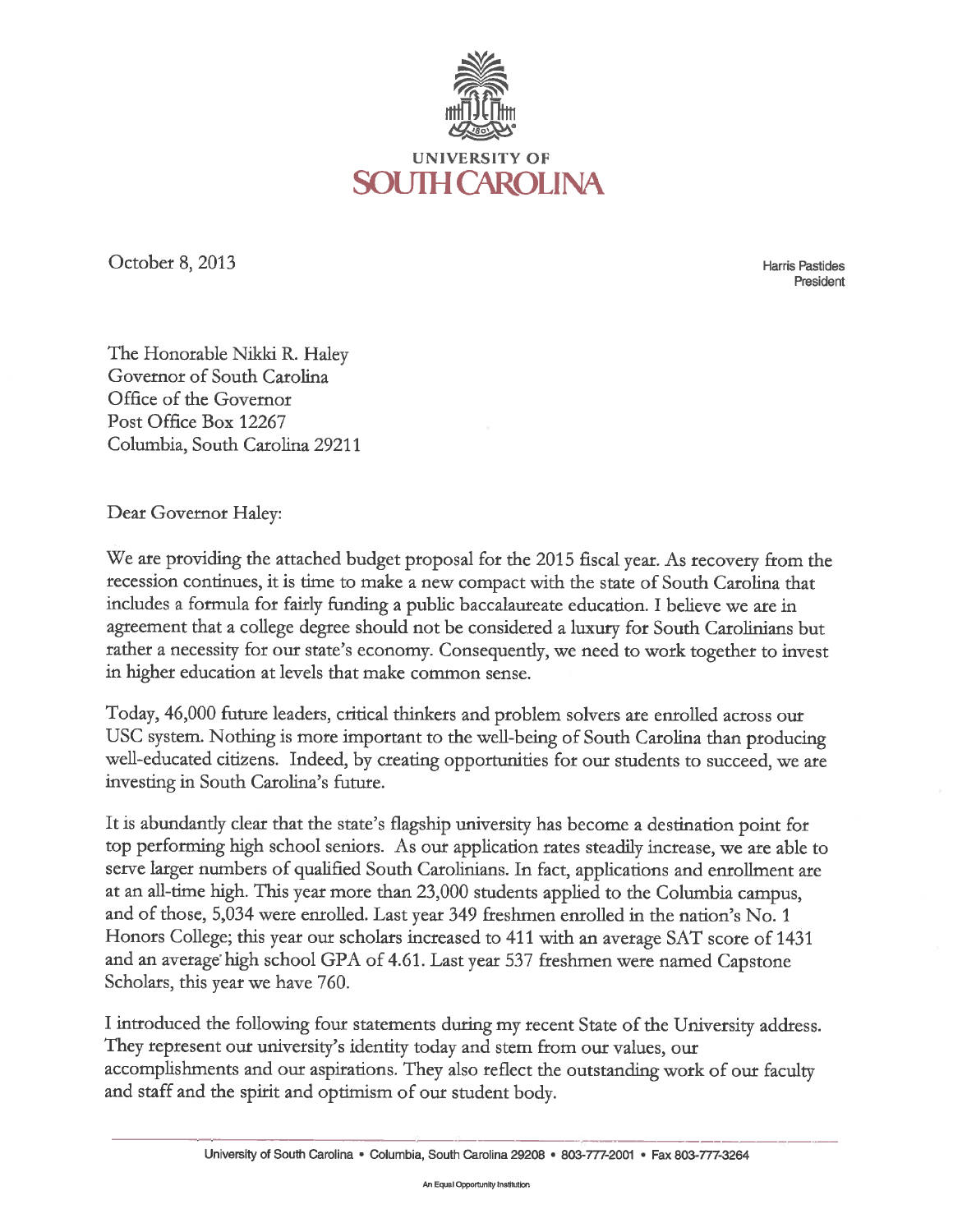Governor Haley October 8, 2013 Page 2

### The University of South Carolina is a globally recognized, high-impact research university.

Carolina's national and global rankings are exceptional in several significant areas, none more relevant than our Columbia campus designation as the state's only Carnegie top-tier research university. This ranking places USC in the same category as Ivy League schools and other top private and public universities.

Today, members of the University of South Carolina's faculty continue to attract global recognition. While there are too many honors to address here, please note that a significant number of faculty was named fellows of the prestigious American Association for the Advancement of Science bringing the number of AAAS fellows up to 23. This important achievement is surely a source of pride to the entire state.

#### The University of South Carolina is recognized for a superior student experience.

Our Carolina Leadership Initiative is specifically designed to develop programs that will create future leaders for the Palmetto State. For the first time, undergraduates have the opportunity to leave Carolina with a new distinction on their transcripts, "Graduation with Leadership." This distinction reflects stringent requirements our students must complete in one of four targeted pathways of leadership: community service, global learning, professional and civic engagement or research.

Ultimately, the desired result of an exceptional liberal arts, sciences and humanities education is a student who graduates with an intellectual curiosity, who thinks critically, can analyze a problem and is able to suggest solutions. These are all attributes that employers tell us they want and find in USC graduates.

A superior student experience also requires a superior faculty. As our Faculty Replenishment Initiative moves forward, 127 outstanding new professors came on board this year joining the 120 new faculty members appointed last year.

#### The University of South Carolina is committed to developing new models for college education that provide greater access and affordability.

On Your Time Graduation, successfully piloted this past summer, provides great flexibility by opening up a third full semester with non-recurring support of \$2.5 million from the State for FY2014. Students were extremely receptive and many classes were filled to capacity; approximately 11,000 seats were filled. This year we are asking CHE to support the use of lottery scholarships for credits that USC students take in the summer.

South Carolina's public online baccalaureate completion initiative, Palmetto College, officially launched at the Statehouse on April 18, 2013. This program is funded by a \$5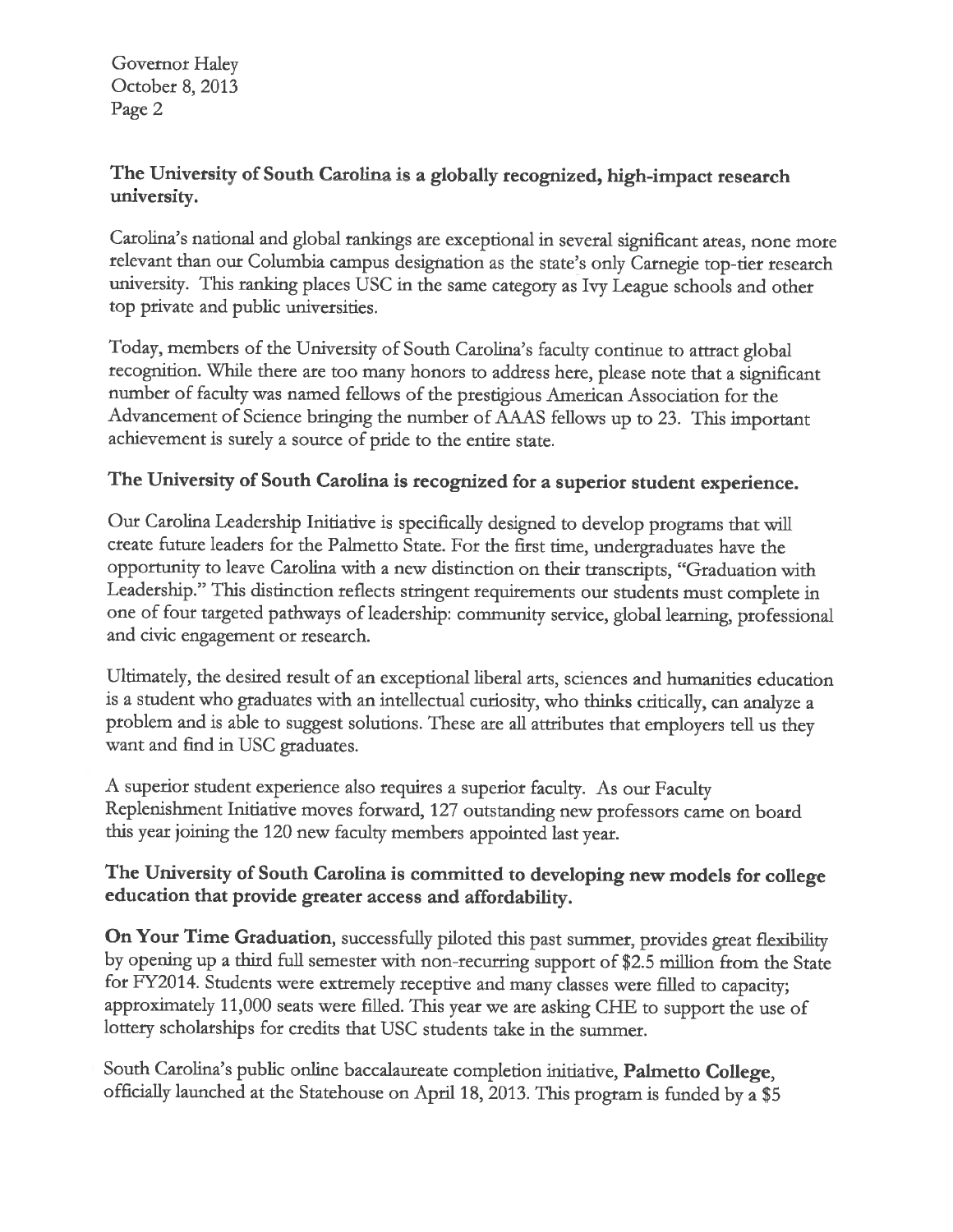Governor Haley October 8, 2013 Page 3

million recurring commitment from the State. It allows place-bound and rural students to complete their baccalaureate degrees with the quality of USC online. This is a great idea at the right time.

The successful Gamecock Gateway is a partnership with Midlands Technical College that brings 168 selected students to live on our campus while preparing them for direct transfer to USC as sophomores.

Ensuring access, the Gamecock Guarantee covers the cost of undergraduate tuition and technology fees for 455 first-generation college students from low-income families in South Carolina.

#### The University of South Carolina is a vital part of South Carolina's economic and overall well-being.

Our future and the state's future are married to each other. We make a \$4.1 billion impact on the state-30 times more than what we receive in direct appropriation. We plan to have an even greater statewide impact in the future. Recently, I consolidated all of our economic outreach efforts under the banner of the Office of Economic Engagement. Other responsibilities of this Office also include faculty technology and commercialization. And, with aviation companies moving to the state, USC is positioning itself to provide the research and development partnership they need through the McNair Center for Aerospace Innovation and Research.

**Funding.** I ask that state government work with us, and all public universities, to reform how higher education is funded and commit to a permanent fair funding strategy. This will help us make higher education accessible and affordable and it will stem the troubling trend of fewer South Carolinians attending college.

We can look to other states that have recently adopted new funding models-including Tennessee, Indiana and Colorado. While none of these models may be right for us, we can certainly come up with a model that puts the brakes on tuition increases by providing fair funding through a variety of performance based metrics. It would send a strong signal to the nation that South Carolina, does, in fact, value higher education for its citizens.

Any new funding model will require new money or it will not work. We know that the economy remains difficult, however, over the last two years, state government has budgeted almost \$1 billion dollars in new recurring monies. Higher education received only a small fraction, 2.7 percent of those dollars. New monies must be appropriated for higher education in South Carolina, or the businesses that consider locating in our state will select other locations where education is a higher priority and better value.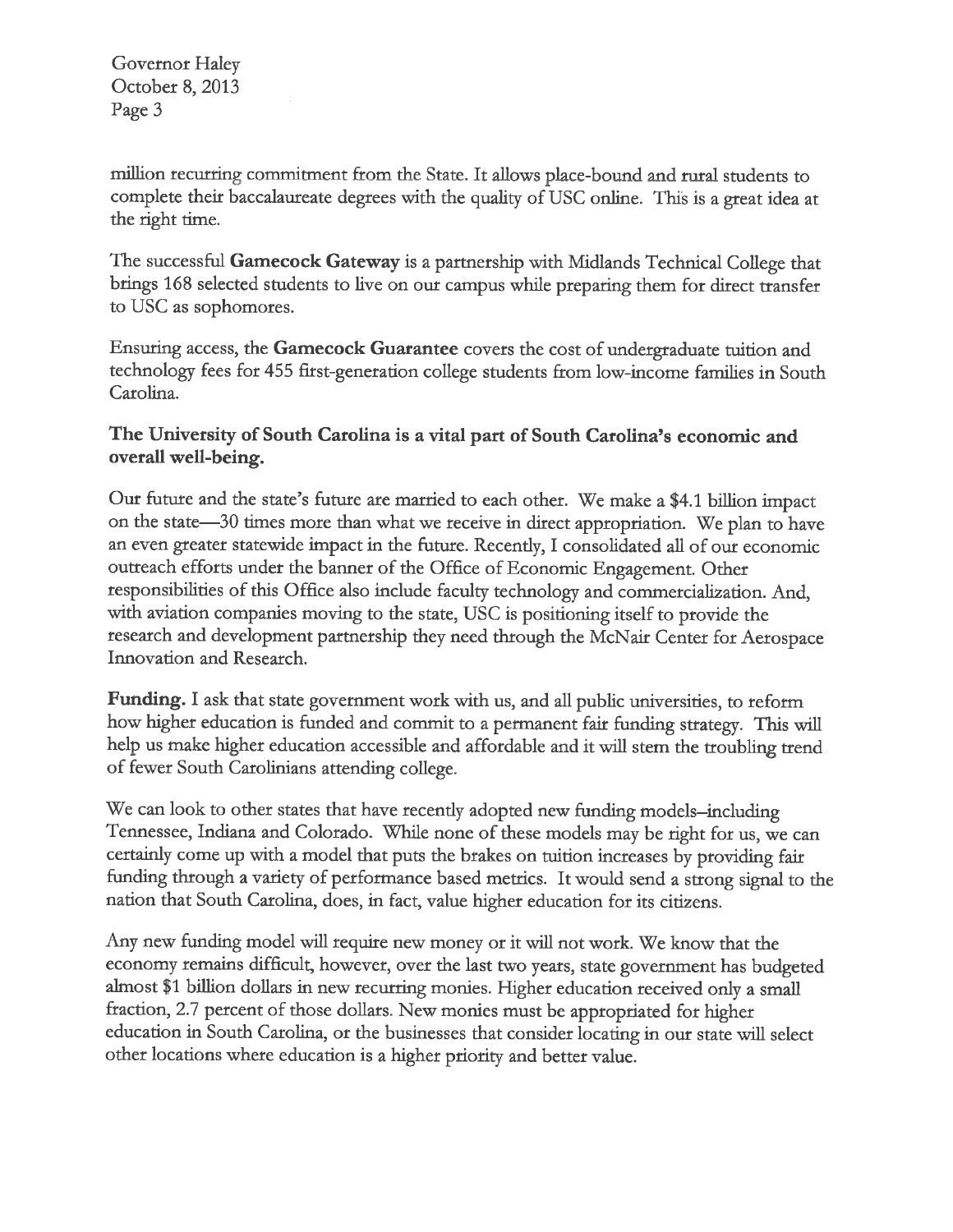Governor Haley October 8, 2013 Page 4

I am asking that state government join us in agreeing to a three year moratorium on tuition increases in exchange for increased recurring state funds equal to the amount of an annual tuition increase of three percent. I also ask the state to recognize that unfunded mandates relating to mandatory state employee pay raises; mandatory increases in employer health insurance coverage and contributions, including the implementation of the Affordable Care Act; and state authorized increases in energy costs have been and will continue to be unfairly borne by our students and their families.

In addition, I am willing to take the lead and call for a moratorium on new earmarked requests for specific university projects. However, we cannot do this unilaterally without stable and recurring funding.

We also request statutory authorization allowing lottery funded scholarships be utilized by USC students during the full summer semester now known as "On Your Time" graduation. Along with this authorization, it is apparent that a one-time appropriation of lottery dollars is necessary to bridge any cash flow issues associated with this transition.

I will continue to work closely with you and your staff to provide greater access, flexibility and affordability for all South Carolinians seeking a higher education. Working together, there are no limits to what South Carolinians can achieve.

Sincerely,

Partides

Harris Pastides

Dr. Michael Amridis, Vice President for Academic Affairs and Provost  $C:$ Mr. Harry Bell, University Budget Director Mr. Les Boles, Director, Office of State Budget, Budget and Control Board Ms. Leslie Brunelli, Associate Vice President for Business and Finance Dr. Susan Elkins, Chancellor, USC Palmetto College Dr. Dennis Pruitt, Vice President for Student Affairs Dr. Richard Sutton, Executive Director, SC Commission on Higher Education Mr. Edward Walton, Chief Financial Officer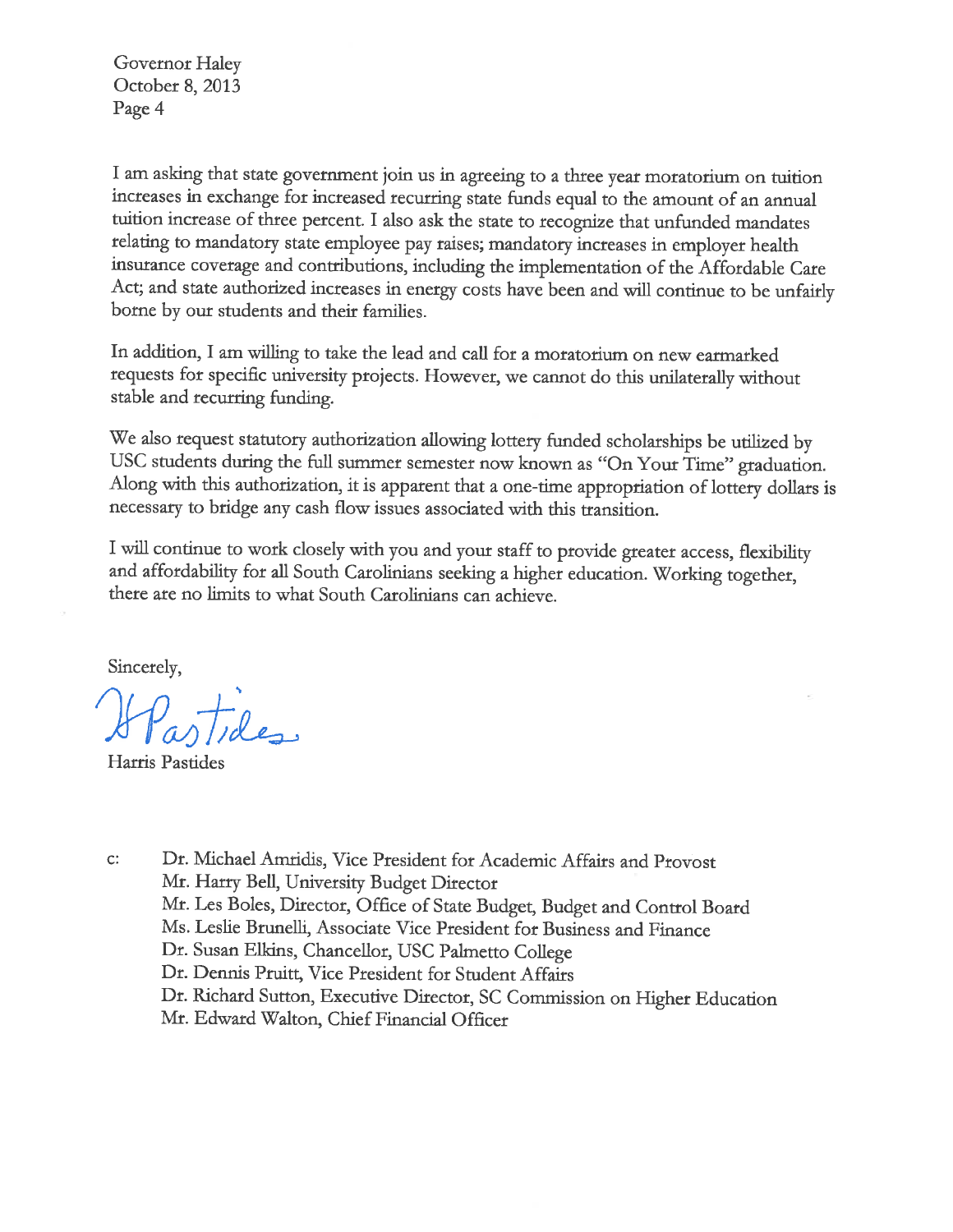| <b>AGENCY NAME:</b> | University of South Carolina - Palmetto College |          |             |
|---------------------|-------------------------------------------------|----------|-------------|
| <b>AGENCY CODE:</b> | $H37 - H40$                                     | SECTION: | $20E - 20H$ |

|                                                              | <b>Fiscal Year 2014-15</b><br><b>Agency Budget Plan</b>                                                                                                                                                                                   |
|--------------------------------------------------------------|-------------------------------------------------------------------------------------------------------------------------------------------------------------------------------------------------------------------------------------------|
|                                                              | <b>FORM A - SUMMARY</b>                                                                                                                                                                                                                   |
| <b>RECURRING FUNDS</b><br><b>(FORM B</b>                     | My agency is submitting the following recurring decision packages (Form B): 1911,<br>1914, 1917, 1920 (Fair Funding for H37-H40). 1733 (Sumter Federal Funds).                                                                            |
| <b>DECISION PACKAGES</b>                                     | For FY 2014-15, my agency is (mark "X"):<br>Requesting a net increase in recurring General Fund appropriations.<br>X<br>Not requesting a net increase in recurring General Fund Appropriations.                                           |
| <b>CAPITAL &amp;</b><br><b>NON-RECURRING</b><br><b>FUNDS</b> | My agency is submitting the following one-time decision packages (Form C):                                                                                                                                                                |
| (FORM C<br><b>DECISION PACKAGES</b>                          | For FY 2014-15, my agency is (mark "X"):<br>Requesting capital and/or non-recurring funds.<br>$\overline{\mathbf{X}}$<br>Not requesting capital and/or non-recurring funds.                                                               |
| <b>PROVISOS</b>                                              | For FY 2014-15, my agency is (mark "X"):<br>Requesting a new proviso and/or substantive changes to existing provisos.<br>X<br>Only requesting technical proviso changes (such as date references).<br>Not requesting any proviso changes. |

Please identify your agency's preferred contacts for this year's budget process.

|                                        | <u>Name</u>                | Phone    | Email                   |
|----------------------------------------|----------------------------|----------|-------------------------|
| <b>PRIMARY CONTACT:</b>                | Ed Walton/ Leslie Brunelli | 777-1967 | WALTONE@Mailbox.sc.edu  |
|                                        |                            |          | LGBRUNEL@Mailbox.sc.edu |
| <b>SECONDARY CONTACT:</b>   Harry Bell |                            | 777-4033 | HBELL@Mailbox.sc.edu    |

I have reviewed and approved the enclosed FY 2014-15 Agency Budget Plan, which is complete and accurate to the extent of my knowledge.

**AGENCY DIRECTOR** (SIGN/DATE): **AGENCY DIRECTOR** (TYPE/PRINT NAME):

Teles

Tuesday, October 8, 2013

Harris Pastides, President

This form must be signed by the department head  $-$  not a delegate.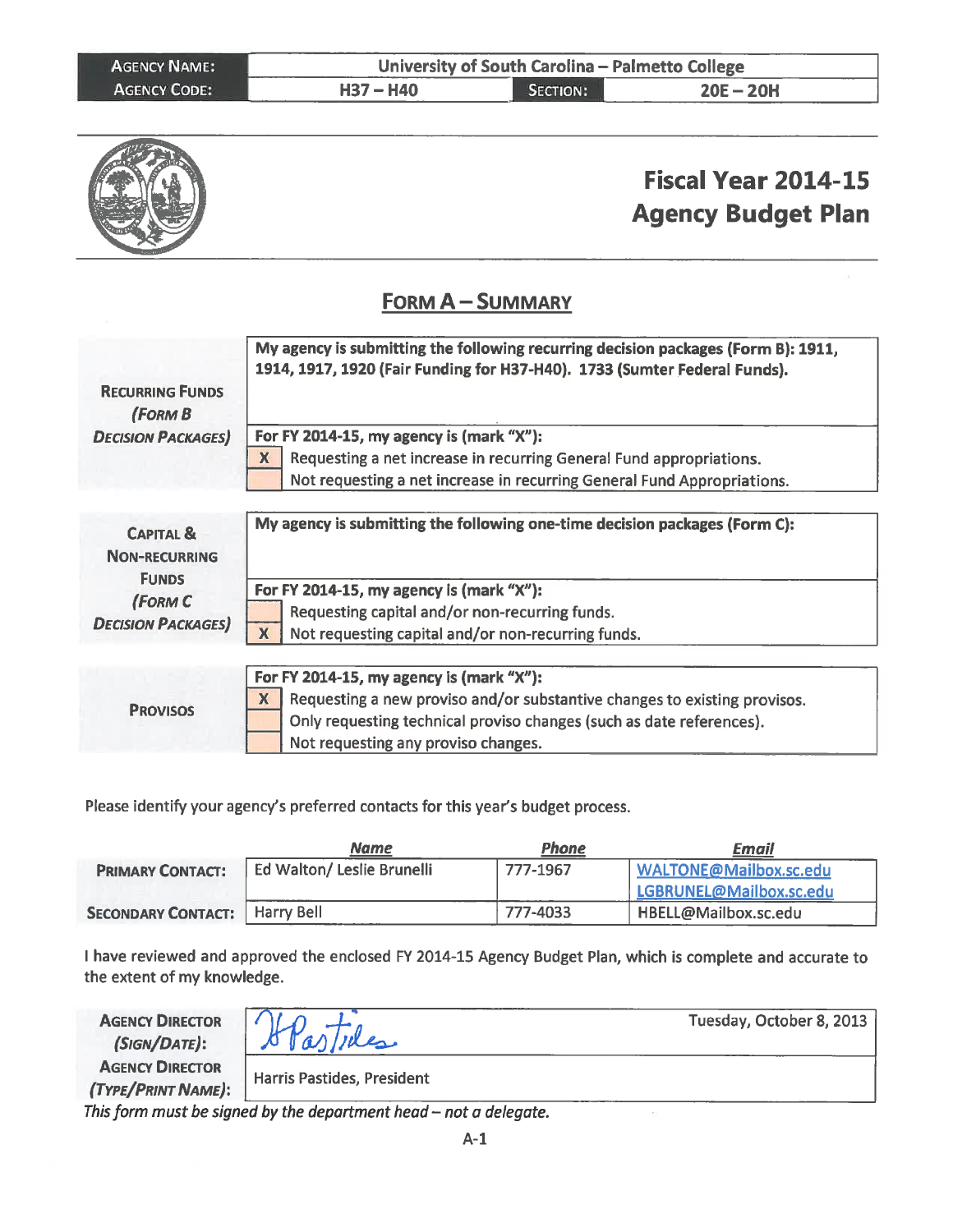| <b>AGENCY NAME:</b> | <b>University of South Carolina - Sumter</b> |          |     |
|---------------------|----------------------------------------------|----------|-----|
| <b>AGENCY CODE:</b> | H39                                          | SECTION: | 20G |

# **FORM B – PROGRAM REVISION REQUEST**

| <b>DECISION PACKAGE</b>                       | 1733                                                                                                                                                                                                                                                                                                                                                                                                                                                                            |  |
|-----------------------------------------------|---------------------------------------------------------------------------------------------------------------------------------------------------------------------------------------------------------------------------------------------------------------------------------------------------------------------------------------------------------------------------------------------------------------------------------------------------------------------------------|--|
|                                               | Provide the decision package number issued by the PBF system ("Governor's Request").                                                                                                                                                                                                                                                                                                                                                                                            |  |
| <b>TITLE</b>                                  | <b>Sumter Federal Funds Authorization</b>                                                                                                                                                                                                                                                                                                                                                                                                                                       |  |
|                                               | Provide a brief, descriptive title for this request.                                                                                                                                                                                                                                                                                                                                                                                                                            |  |
| <b>AMOUNT</b>                                 | \$150,000 Federal Funds                                                                                                                                                                                                                                                                                                                                                                                                                                                         |  |
|                                               | What is the net change in requested appropriations for FY 2014-15? This amount should<br>correspond to the decision package's total in PBF across all funding sources.                                                                                                                                                                                                                                                                                                          |  |
| <b>ENABLING AUTHORITY</b>                     | 59-117-10 et. Seq.                                                                                                                                                                                                                                                                                                                                                                                                                                                              |  |
|                                               | What state or federal statutory, regulatory, and/or administrative authority established                                                                                                                                                                                                                                                                                                                                                                                        |  |
|                                               | this program? Is this decision package prompted by the establishment of or a revision to<br>that authority?                                                                                                                                                                                                                                                                                                                                                                     |  |
| <b>FACTORS ASSOCIATED</b><br>WITH THE REQUEST | Mark "X" for all that apply:<br>Change in cost of providing current services to existing program audience.<br>X<br>Non-mandated change in eligibility / enrollment for existing program.<br>Change in case load / enrollment under existing program guidelines.<br>X<br>Non-mandated program change in service levels or areas.<br>Loss of federal or other external financial support for existing program.<br>Exhaustion of fund balances previously used to support program. |  |
|                                               | Proposed establishment of a new program or initiative.                                                                                                                                                                                                                                                                                                                                                                                                                          |  |
|                                               |                                                                                                                                                                                                                                                                                                                                                                                                                                                                                 |  |
| <b>RECIPIENTS OF FUNDS</b>                    | Students receiving Federal Financial Assistance (primarily Pell Grants) and Federal<br>Student Services projects. Financial Aid is awarded based on student application and<br>qualifications.                                                                                                                                                                                                                                                                                  |  |
|                                               | What individuals or entities would receive these funds (contractors, vendors, grantees,<br>individual beneficiaries, etc.)? How would these funds be allocated - using an existing<br>formula, through a competitive process, based upon predetermined eligibility criteria?                                                                                                                                                                                                    |  |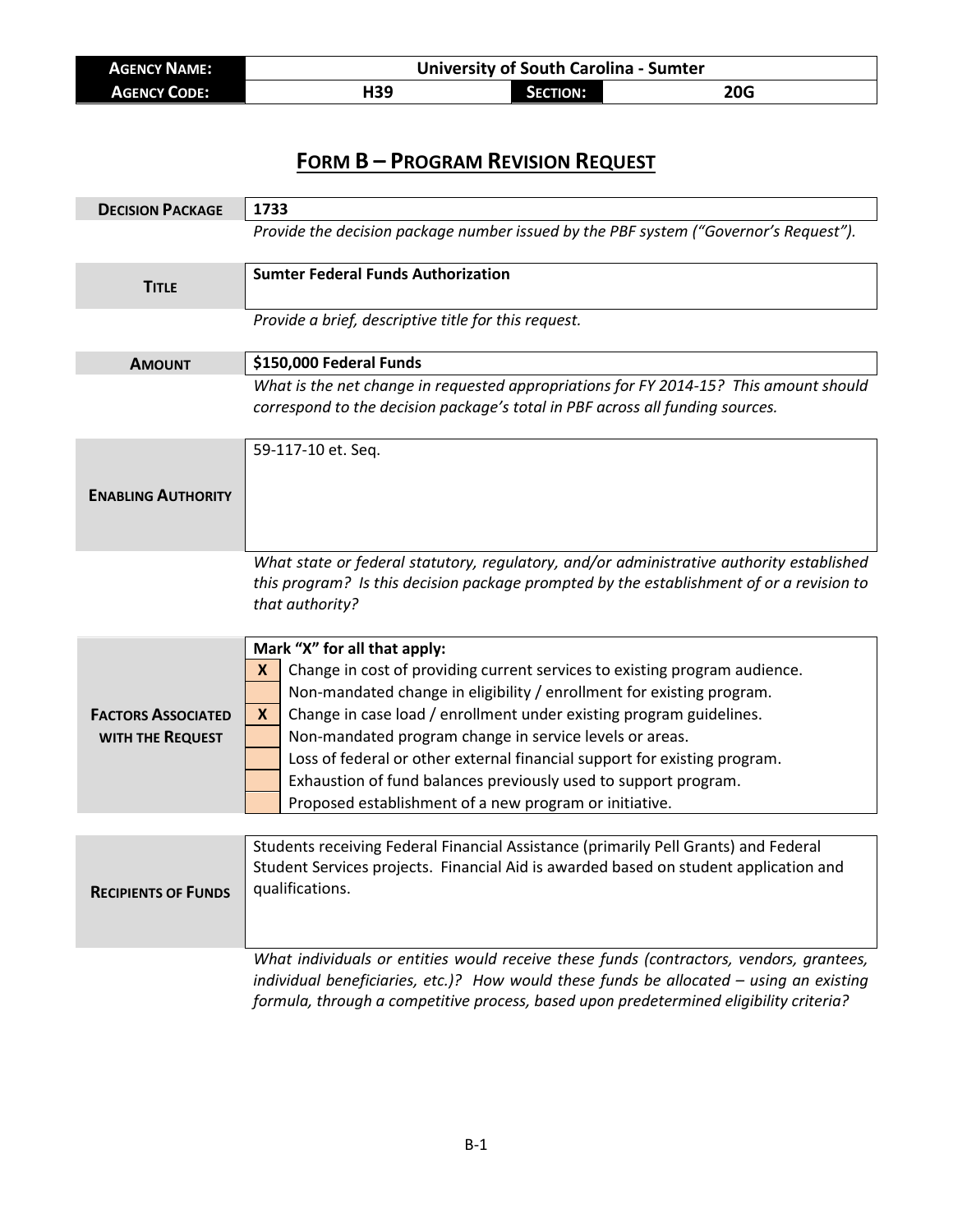| <b>AGENCY NAME:</b> | <b>University of South Carolina - Sumter</b> |                 |            |
|---------------------|----------------------------------------------|-----------------|------------|
| <b>AGENCY CODE:</b> | H39                                          | <b>SECTION:</b> | <b>20G</b> |

| None.                                                                                                                                                                                                                                                                                                                                                |
|------------------------------------------------------------------------------------------------------------------------------------------------------------------------------------------------------------------------------------------------------------------------------------------------------------------------------------------------------|
| Is this decision package associated with other decision packages requested by your<br>agency or other agencies this year? Is it associated with a specific capital or non-<br>recurring request?                                                                                                                                                     |
| None.                                                                                                                                                                                                                                                                                                                                                |
| Would these funds be matched by federal, institutional, philanthropic, or other<br>resources? If so, identify the source and amount.                                                                                                                                                                                                                 |
| The absence of Federal Financial assistance would impact the students' ability to afford<br>a higher education opportunity. The absence of financial aid would force them to<br>increase the amount they pay "out-of-pocket". Federally funded Student Services<br>Research projects would likely be discontinued.                                   |
| What other possible funding sources were considered? Could this request be met in<br>whole or in part with the use of other resources, including fund balances? If so, please<br>comment on the sustainability of such an approach.                                                                                                                  |
| Sumter's Federal funds are comprised primarily of Student Financial Aid (mostly Pell<br>Grants). Student Services projects are the second largest Federal source. Over the last<br>five years Sumter's Federal Funds expenditures have increased by about 5.8% annually.<br>Pell Grant revenue increased by 7% on an annual basis from FY09 to FY13. |
|                                                                                                                                                                                                                                                                                                                                                      |

*Provide a summary of the rationale for the decision package. Why has it been requested? How specifically would the requested funds be used?*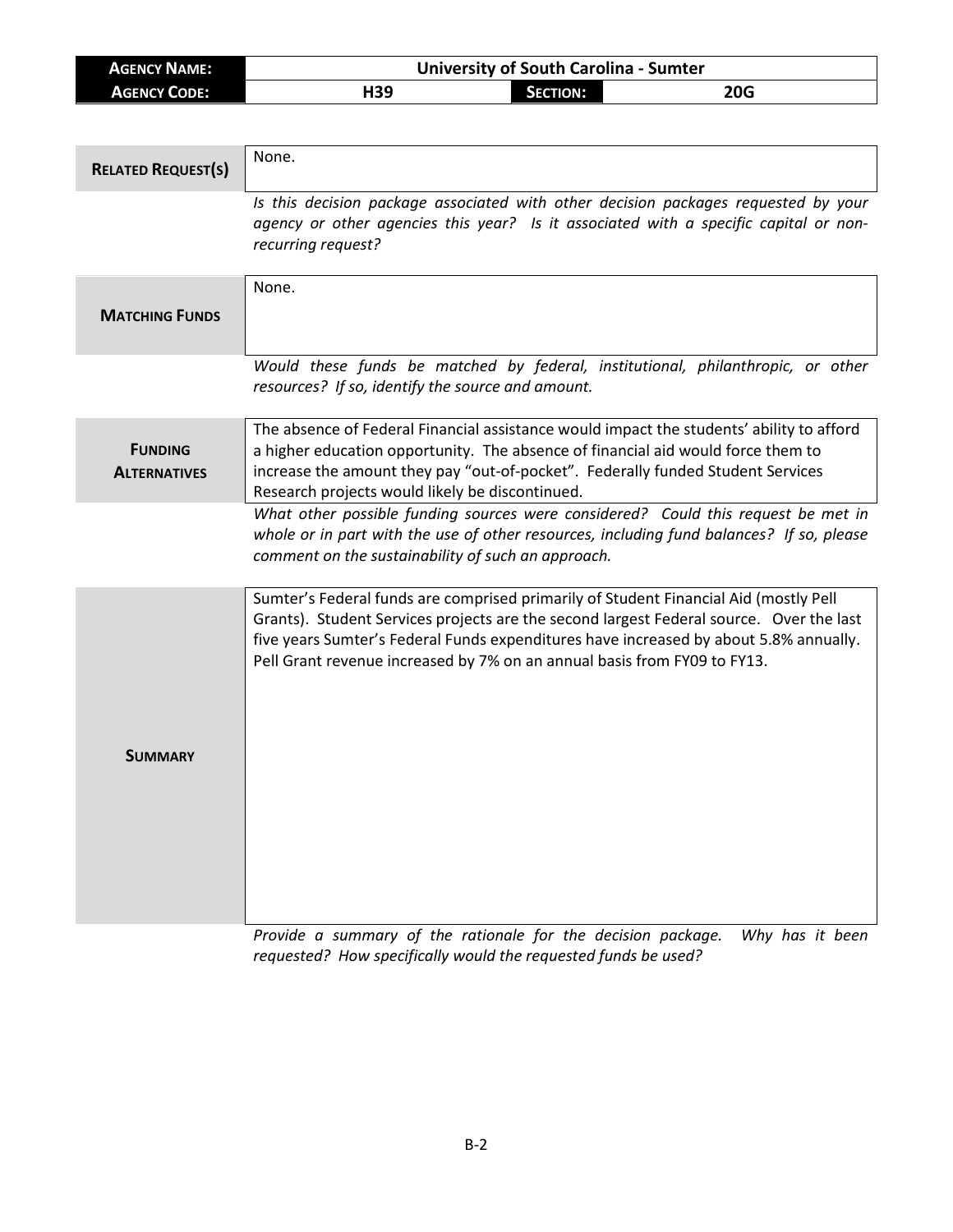| <b>AGENCY NAME:</b> | <b>University of South Carolina - Sumter</b> |            |            |
|---------------------|----------------------------------------------|------------|------------|
| <b>AGENCY CODE:</b> | H39                                          | Section: 1 | <b>20G</b> |

| <b>METHOD OF</b><br><b>CALCULATION</b> | Total Federal Funds authorization requested is \$2,206,397 which is 10% greater than FY<br>13 actuals or a 7.3% increase over the FY14/15 Federal Authorization base. This level of<br>authorization should be sufficient for FY15. Federal budget complication may impact<br>the actual amount available next fiscal year. However, the potential impact is unknown. |
|----------------------------------------|-----------------------------------------------------------------------------------------------------------------------------------------------------------------------------------------------------------------------------------------------------------------------------------------------------------------------------------------------------------------------|
|                                        |                                                                                                                                                                                                                                                                                                                                                                       |
|                                        | How was the amount of the request calculated? What factors could cause deviations<br>between the request and the amount that could ultimately be required in order to<br>perform the underlying work?                                                                                                                                                                 |
|                                        | There is no Maintenance of Effort or matching requirements associated with this<br>request.                                                                                                                                                                                                                                                                           |
| <b>FUTURE IMPACT</b>                   |                                                                                                                                                                                                                                                                                                                                                                       |

*Will the state incur any maintenance-of-effort or other obligations by adopting this decision package? What impact will there be on future capital and/or operating budgets if this request is or is not honored? Has a source of any such funds been identified and/or obtained by your agency?*

| <b>PRIORITIZATION</b> | No State funds are associated with this request. The absence of sufficient Federal<br>funds authorization would impede the University's ability to receive funds for Student<br>Services projects and the students' ability to obtain Financial Assistance. |
|-----------------------|-------------------------------------------------------------------------------------------------------------------------------------------------------------------------------------------------------------------------------------------------------------|
|                       | If no or insufficient new funds are available in order to meet this need, how would the                                                                                                                                                                     |

*agency prefer to proceed? By using fund balances, generating new revenue, cutting other programs, or deferring action on this request in FY 2014-15?*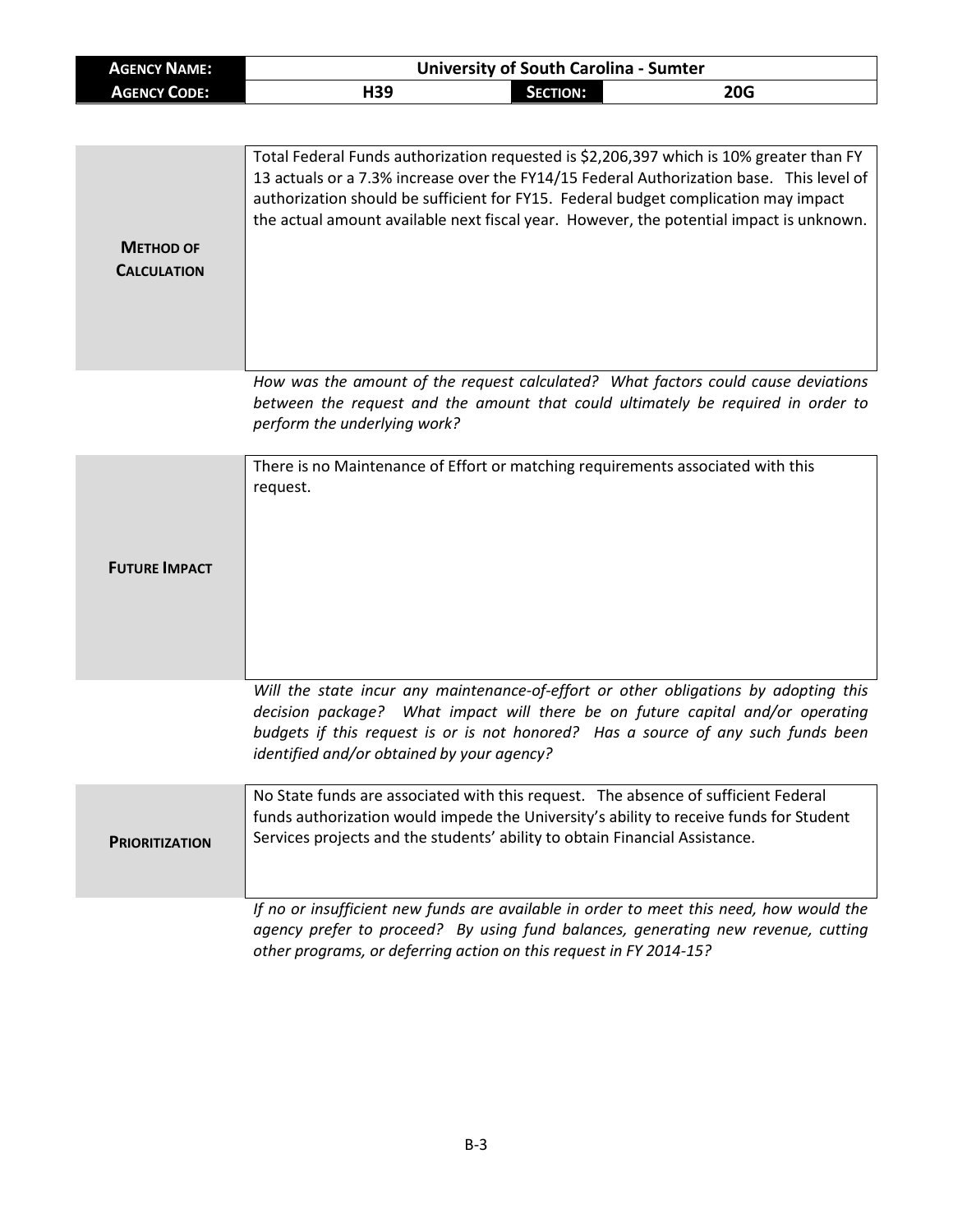| <b>AGENCY NAME:</b> | <b>University of South Carolina - Sumter</b> |                 |            |
|---------------------|----------------------------------------------|-----------------|------------|
| <b>AGENCY CODE:</b> | H39                                          | <b>SECTION:</b> | <b>20G</b> |

| <b>INTENDED IMPACT</b> | Continued enrollment for those students who receive Federal Financial Assistance.<br>Continuation of Federally funded Student Services projects. |
|------------------------|--------------------------------------------------------------------------------------------------------------------------------------------------|
|                        | What impact is this decision package intended to have on service delivery and program<br>outcomes, and over what period of time?                 |
|                        | Accountability Report performance measures include student retention progression                                                                 |

|                   | Accountability Report performance measures include student retention, progression,    |  |  |
|-------------------|---------------------------------------------------------------------------------------|--|--|
|                   | and graduation rate within specified time periods (4- 6 years). Continued improvement |  |  |
|                   | in each of this area is directly related to receipt of these Federal program Funds.   |  |  |
| <b>PROGRAM</b>    |                                                                                       |  |  |
| <b>EVALUATION</b> |                                                                                       |  |  |
|                   |                                                                                       |  |  |
|                   |                                                                                       |  |  |
|                   |                                                                                       |  |  |
|                   | How would the use of these funds he evaluated? What specific outcome or performance   |  |  |

*How would the use of these funds be evaluated? What specific outcome or performance measures would be used to assess the effectiveness of this program?*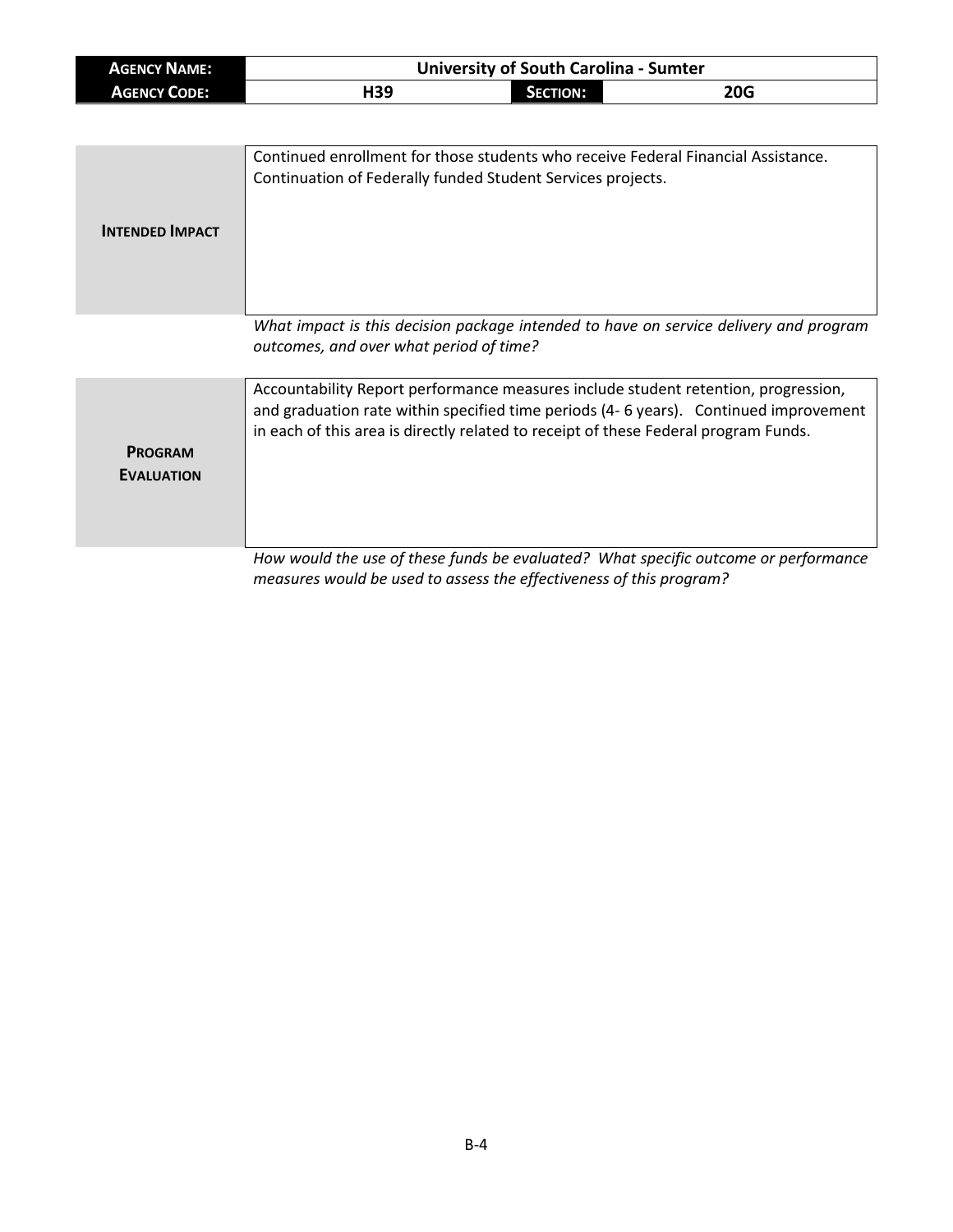**AGENCY NAME:**<br> **AGENCY CODE:** H37, H38, H39 and H40 **SECTION:** 20E, 20F, 20G, 20H **H37, H38, H39 and H40** 

## **FORM B – PROGRAM REVISION REQUEST**

| <b>DECISION PACKAGE</b>                       | 1911, 1914, 1917 & 1920                                                                                                                                                                                                                                                                                                                                                                                                                                                                                                                                       |
|-----------------------------------------------|---------------------------------------------------------------------------------------------------------------------------------------------------------------------------------------------------------------------------------------------------------------------------------------------------------------------------------------------------------------------------------------------------------------------------------------------------------------------------------------------------------------------------------------------------------------|
|                                               | Provide the decision package number issued by the PBF system ("Governor's Request").                                                                                                                                                                                                                                                                                                                                                                                                                                                                          |
| <b>TITLE</b>                                  | FY2014-2015 Fair Funding Budget Request for the University of South Carolina<br>Palmetto College - consisting of the USC Campuses at Lancaster, Salkehatchie, Sumter<br>and Union.                                                                                                                                                                                                                                                                                                                                                                            |
|                                               | Provide a brief, descriptive title for this request.                                                                                                                                                                                                                                                                                                                                                                                                                                                                                                          |
| <b>AMOUNT</b>                                 | \$535,000 + Unfunded Mandates                                                                                                                                                                                                                                                                                                                                                                                                                                                                                                                                 |
|                                               | What is the net change in requested appropriations for FY 2014-15? This amount should<br>correspond to the decision package's total in PBF across all funding sources.                                                                                                                                                                                                                                                                                                                                                                                        |
| <b>ENABLING AUTHORITY</b>                     | Title 59, Chapter 117 of the South Carolina Code of Laws established the University of<br>South Carolina. No establishment of or revision to that authority prompts this decision<br>package.                                                                                                                                                                                                                                                                                                                                                                 |
|                                               | What state or federal statutory, regulatory, and/or administrative authority established<br>this program? Is this decision package prompted by the establishment of or a revision to<br>that authority?                                                                                                                                                                                                                                                                                                                                                       |
| <b>FACTORS ASSOCIATED</b><br>WITH THE REQUEST | Mark "X" for all that apply:<br>Change in cost of providing current services to existing program audience.<br>X<br>Non-mandated change in eligibility / enrollment for existing program.<br>$\boldsymbol{x}$<br>Change in case load / enrollment under existing program guidelines.<br>X<br>Non-mandated program change in service levels or areas.<br>Loss of federal or other external financial support for existing program.<br>Exhaustion of fund balances previously used to support program.<br>Proposed establishment of a new program or initiative. |
|                                               |                                                                                                                                                                                                                                                                                                                                                                                                                                                                                                                                                               |
| <b>RECIPIENTS OF FUNDS</b>                    | These funds will benefit the University of South Carolina Palmetto College campuses<br>student body of more than 3,950 and the faculty/administrative staff who serve them.<br>The University only conducts a small percentage of its work through payment for<br>services rendered by outside contractors, vendors, grantees, individual beneficiaries,<br>etc. In those instances the University adheres to all applicable State Procurement<br>requirements.                                                                                               |
|                                               | What individuals or entities would receive these funds (contractors, vendors, grantees,<br>individual beneficiaries, etc.)? How would these funds be allocated - using an existing<br>formula, through a competitive process, based upon predetermined eligibility criteria?                                                                                                                                                                                                                                                                                  |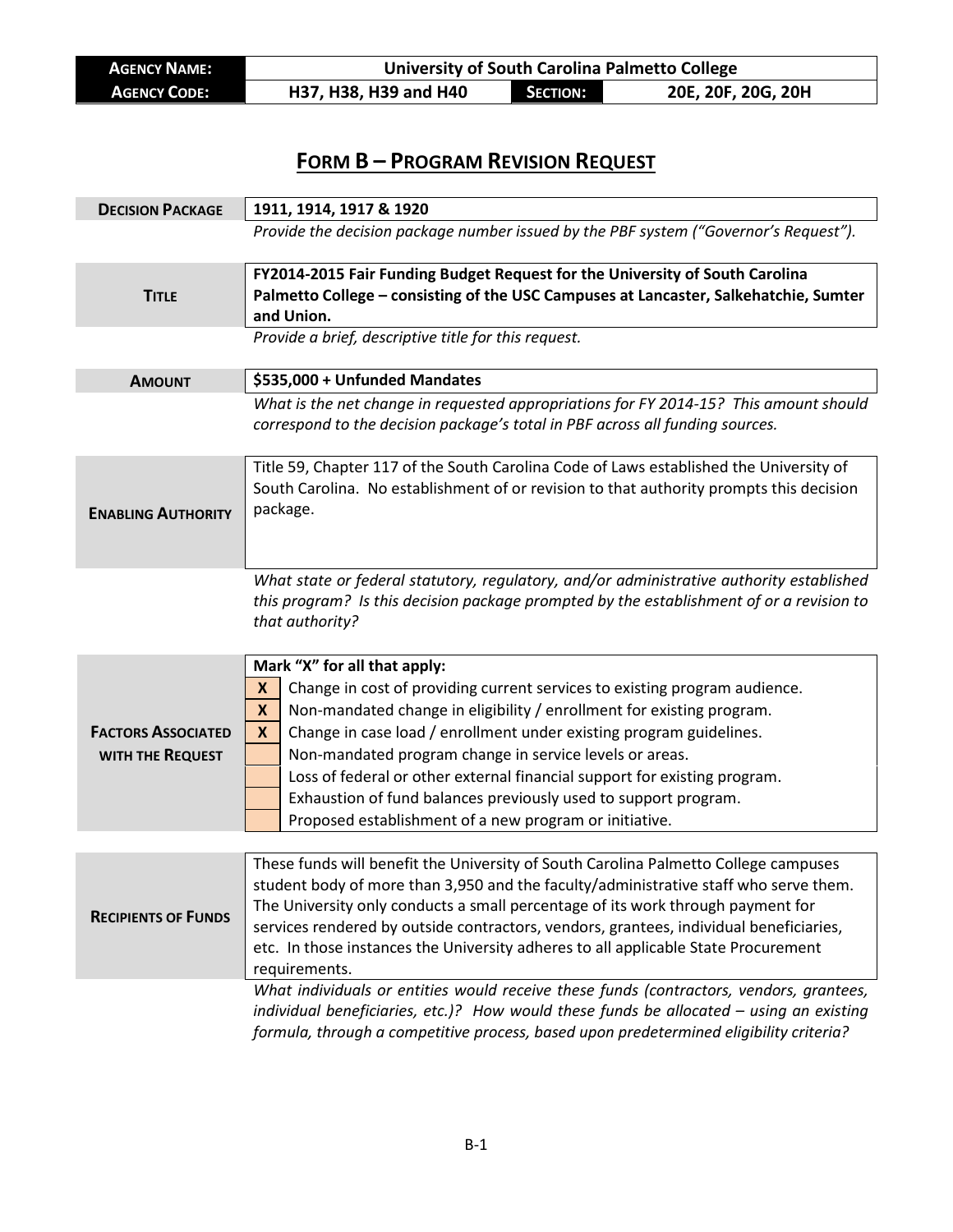| <b>AGENCY NAME:</b>                   | <b>University of South Carolina Palmetto College</b>                                                                                                                                                                                                                                                                                                                                                                                                                                                                                                                                                                                                                                       |                 |                    |
|---------------------------------------|--------------------------------------------------------------------------------------------------------------------------------------------------------------------------------------------------------------------------------------------------------------------------------------------------------------------------------------------------------------------------------------------------------------------------------------------------------------------------------------------------------------------------------------------------------------------------------------------------------------------------------------------------------------------------------------------|-----------------|--------------------|
| <b>AGENCY CODE:</b>                   | H37, H38, H39 and H40                                                                                                                                                                                                                                                                                                                                                                                                                                                                                                                                                                                                                                                                      | <b>SECTION:</b> | 20E, 20F, 20G, 20H |
|                                       |                                                                                                                                                                                                                                                                                                                                                                                                                                                                                                                                                                                                                                                                                            |                 |                    |
| <b>RELATED REQUEST(S)</b>             | The University of South Carolina System submits FY2015 Fair Funding Requests for each<br>of the system campuses.                                                                                                                                                                                                                                                                                                                                                                                                                                                                                                                                                                           |                 |                    |
|                                       | Is this decision package associated with other decision packages requested by your<br>agency or other agencies this year? Is it associated with a specific capital or non-<br>recurring request?                                                                                                                                                                                                                                                                                                                                                                                                                                                                                           |                 |                    |
| <b>MATCHING FUNDS</b>                 | These funds will not be matched by federal, institutional, philanthropic, or other<br>resources.                                                                                                                                                                                                                                                                                                                                                                                                                                                                                                                                                                                           |                 |                    |
|                                       | Would these funds be matched by federal, institutional, philanthropic, or other<br>resources? If so, identify the source and amount.                                                                                                                                                                                                                                                                                                                                                                                                                                                                                                                                                       |                 |                    |
| <b>FUNDING</b><br><b>ALTERNATIVES</b> | This budget request calls for State appropriations in lieu of tuition increases to be paid<br>by students of the University of South Carolina Palmetto College campuses. Should the<br>State prove unable to meet this budget request, then tuition increases must be applied<br>in order to yield necessary revenues.                                                                                                                                                                                                                                                                                                                                                                     |                 |                    |
|                                       | What other possible funding sources were considered? Could this request be met in<br>whole or in part with the use of other resources, including fund balances? If so, please<br>comment on the sustainability of such an approach.                                                                                                                                                                                                                                                                                                                                                                                                                                                        |                 |                    |
| SUMMARY                               | The University of South Carolina Palmetto College campuses request \$535,000 recurring<br>State General Fund Appropriations. In addition to this request, the University expects<br>that all required recurring cost increases, such as legislated pay increases for University<br>personnel, cost increases associated with health-care benefits, and rate increases<br>associated with local utilities, will be provided by the General Assembly. Other planned<br>costs associated with State-owned facilities maintenance and repairs, growth in size of<br>the student body, and access to higher education for South Carolinians, are also covered<br>by the amount of this request. |                 |                    |
|                                       | The University is committed to accessible and affordable higher education for South<br>Carolinians. The amount in this budget request would enable the University to maintain<br>quality while relaxing the financial burden on our students and their families, thereby<br>ensuring access to a postsecondary education. Should this Fair Funding budget request<br>be appropriated, the University will avoid raising tuition prices for South Carolina<br>resident students for Fiscal Year 2014-15.                                                                                                                                                                                    |                 |                    |
|                                       | Provide a summary of the rationale for the decision package.<br>requested? How specifically would the requested funds be used?                                                                                                                                                                                                                                                                                                                                                                                                                                                                                                                                                             |                 | Why has it been    |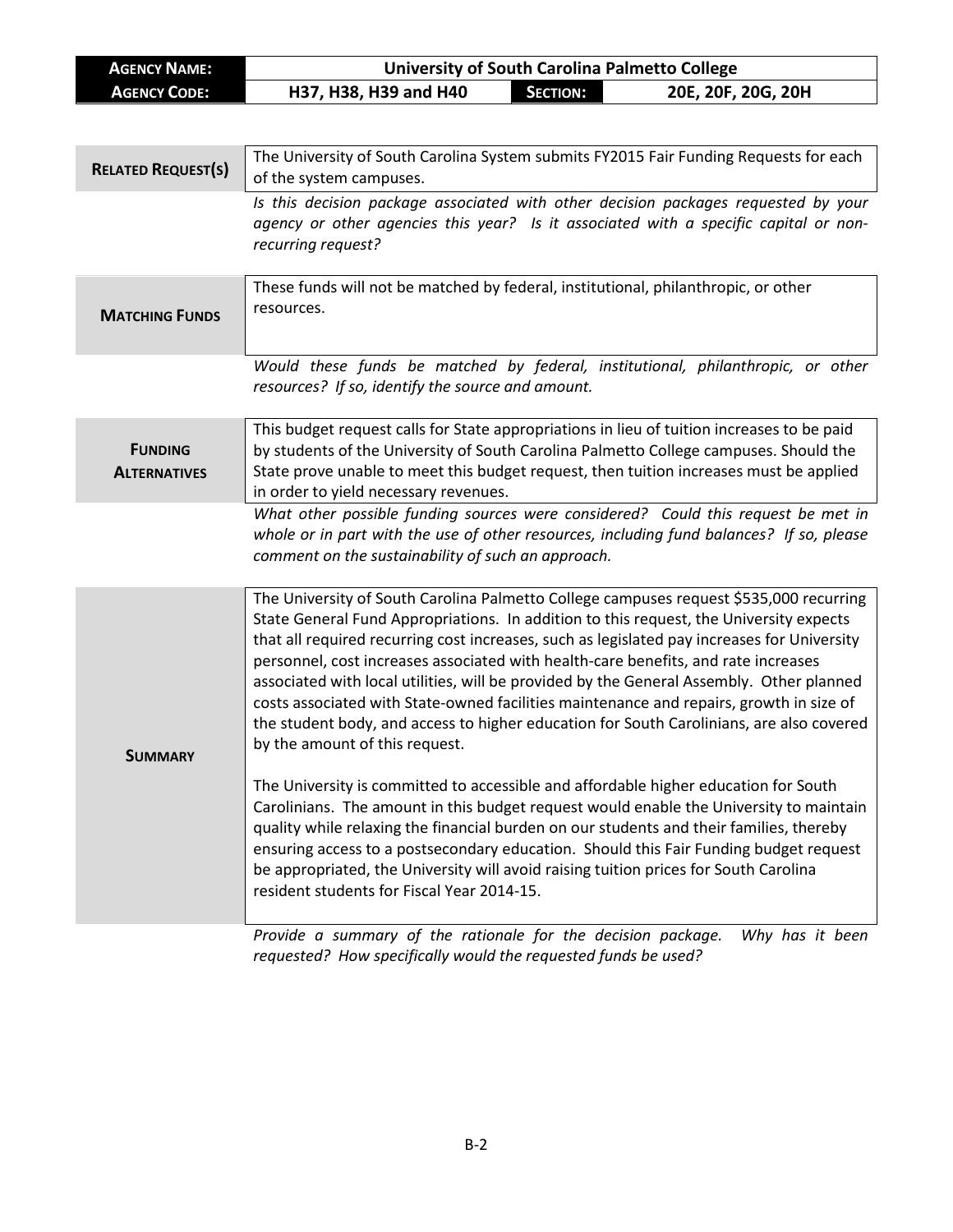| <b>AGENCY NAME:</b> |                       |                 | University of South Carolina Palmetto College |
|---------------------|-----------------------|-----------------|-----------------------------------------------|
| <b>AGENCY CODE:</b> | H37, H38, H39 and H40 | <b>SECTION:</b> | 20E, 20F, 20G, 20H                            |

| <b>METHOD OF</b><br><b>CALCULATION</b> | Annually the University solicits budget information from each academic and service<br>unit. Each year units request far more funding than can be allocated given the limits on<br>tuition increases and estimated changes in student enrollment. The Chancellor and her<br>budget team review and condense the listing of requested items to those that satisfy<br>the institutional mission and serve the goals of the strategic plan. The items requested<br>for funding through the fair funding initiative include inflationary cost increases and<br>known changes in service and academic support functions to maintain our student<br>enrollment. |
|----------------------------------------|----------------------------------------------------------------------------------------------------------------------------------------------------------------------------------------------------------------------------------------------------------------------------------------------------------------------------------------------------------------------------------------------------------------------------------------------------------------------------------------------------------------------------------------------------------------------------------------------------------------------------------------------------------|
|                                        | How was the amount of the request calculated? What factors could cause deviations<br>between the request and the amount that could ultimately be required in order to<br>perform the underlying work?                                                                                                                                                                                                                                                                                                                                                                                                                                                    |
| <b>FUTURE IMPACT</b>                   | The State does not incur any maintenance-of-effort or other obligations by adopting this<br>decision package. If this request is not honored, the impact on the University of South<br>Carolina Palmetto College campuses future capital and/or operating budgets must be<br>mitigated by increasing revenue through the escalation of tuition prices for students<br>and families.                                                                                                                                                                                                                                                                      |
|                                        | Will the state incur any maintenance-of-effort or other obligations by adopting this<br>decision package? What impact will there be on future capital and/or operating<br>budgets if this request is or is not honored? Has a source of any such funds been<br>identified and/or obtained by your agency?                                                                                                                                                                                                                                                                                                                                                |
| <b>PRIORITIZATION</b>                  | If no or insufficient new funds are available to meet this budget request, then the<br>University of South Carolina Palmetto College campuses will be required to finance the<br>maintenance of educational quality through tuition price increases for students and<br>families.                                                                                                                                                                                                                                                                                                                                                                        |
|                                        | If no or insufficient new funds are available in order to meet this need, how would the<br>agency prefer to proceed? By using fund balances, generating new revenue, cutting<br>other programs, or deferring action on this request in FY 2014-15?                                                                                                                                                                                                                                                                                                                                                                                                       |